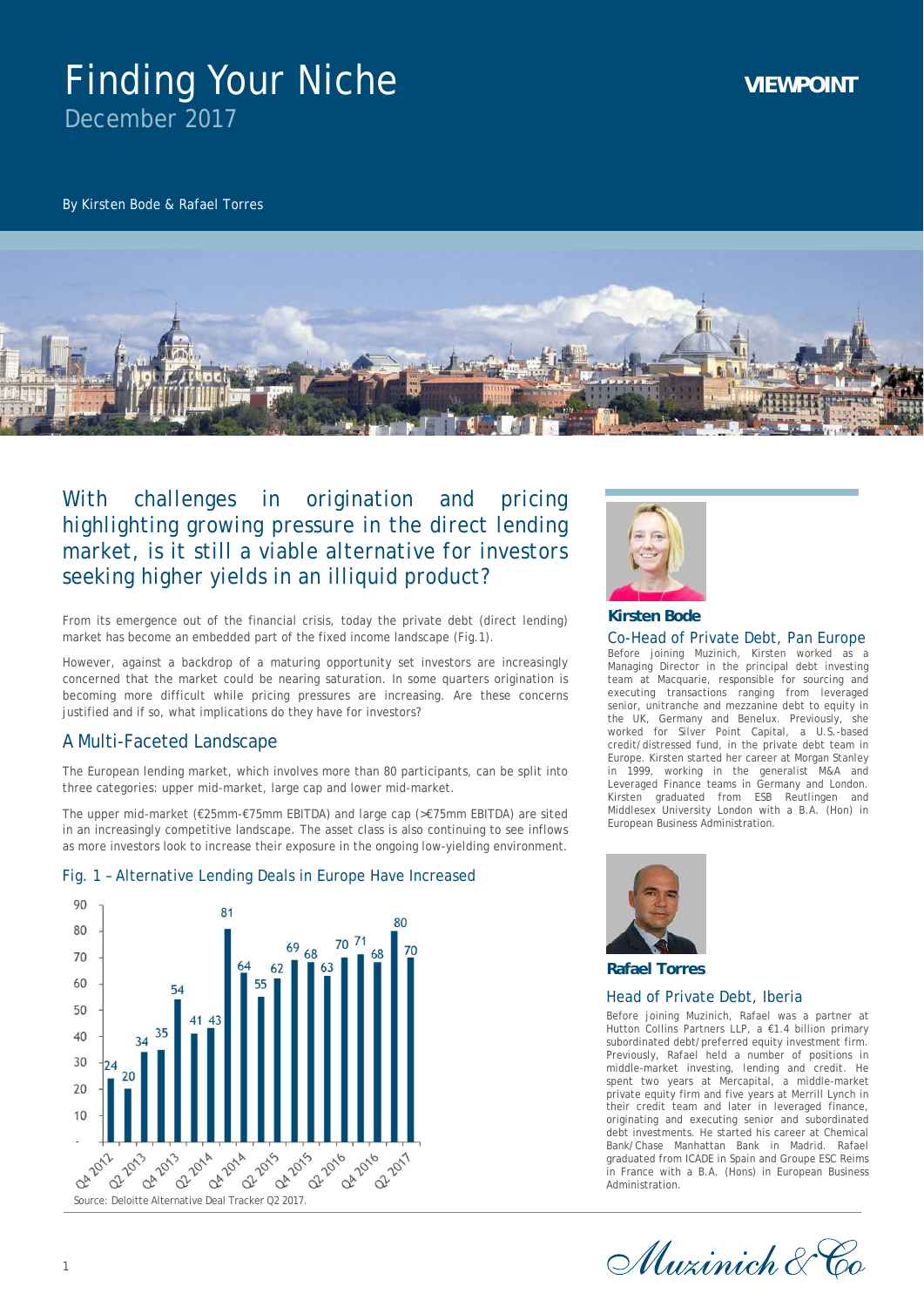More providers, combined with an increasing pool of capital, is translating into growing challenges in deal sourcing and capital deployment, which is in turn leading to a compression on pricing in some areas of the market.

It can be argued that these larger segments appear to have become victims of their own success; the limited number of deals is resulting in more aggressive leverage and weaker structures as lenders compete for the business.

In the lower mid-market ( $\epsilon$ 5 -  $\epsilon$ 25mm EBITDA) the story is very different. This segment is largely underserved from a lending perspective and offers a diverse opportunity set without many of the challenges facing the upper-mid and large cap markets.

There are an estimated 100,000 businesses in the European lower mid-market but fewer lenders. With such a sizeable opportunity set come multitudinous risk profiles and differing capital requirements – from growth and acquisitions through to refinancing and restructuring.

The lower mid-market is rich in opportunity, so why are there fewer providers competing to lend? The answer is that this part of the market has a number of barriers to entry that many direct lending operators are unable or unwilling to meet.

*"The lower mid-market is largely underserved from a lending perspective and offers a diverse opportunity set without many of the challenges facing the uppermid and large cap markets"*

#### Profitable Niches

The sheer diversity is itself a challenge. Lenders arguably need to specialise by sub-segment/country to find the profitable niches where they are best able to operate successfully.

While it is important not to exclude certain sectors outright, some may have more attractive features such as predictable cashflow and higher cashflow conversion.

Meanwhile those in more highly-cyclical sectors such as retail, will provide less predictable cashflow profiles and therefore may not offer the best risk-return profile.

Some countries are also weighted towards specific sectors; Germany and Italy for example have a greater proportion of industrials, while the UK has more professional services businesses.

The specialisation, dedication and focus required to source deals alone has acted as a deterrent to many of the larger managers who can comfortably undertake all their larger transactions from a centralised location.

Yet a provider willing to go where other managers fear to tread (i.e. the lack of a local presence across European jurisdictions) can benefit from attractive, un-tapped return opportunities within a much less competitive landscape.

With such a diverse pool of investment opportunities, having a localised presence in each market in which a lender operates is vital to ensuring successful deal origination.

Specialists within each jurisdiction who have extensive and local fundamental credit analysis capabilities, who understand the culture, language and legal regime and have developed good relationships, are key to a successful investment strategy.

While this platform is more challenging to develop, once established the potential benefits can be significant. Faced with a choice of sponsored or non-sponsored deals, the latter can be more varied and provide the potential for further diversification benefits.

Directly-originated transactions can also generate higher yields and better lending conditions than sponsored deals, which tend to be more competitive. While fewer competitors can mean deal terms offer a higher return on lower leverage.

In addition, non-sponsored deals present lenders with the opportunity to form closer relationships with businesses. This is very satisfying from a lender's perspective and offers them the possibility of supplying help and advice to drive a business forward; many of these firms are founder and family owned and welcome the expertise and input from a lender.

At the same time, a lender with the ability to present a flexible and customised structure to suit a company's specific needs could result in an enhanced risk/return profile for the investor.

It is essential, however, for a lender to obtain a thorough understanding of a company's business model to be able to follow it as an outsider, highlighting the necessity for detailed due diligence.

## Risks Ahead

Looking ahead, monetary tightening appears to be on the agenda for much of the developed world, although it will likely be at a slow and measured pace. Will rising rates lead to more competition from banks in the lending market?

In our view, this is unlikely to occur. Bank loans to corporates have been in steady decline for some time (Fig. 2) due to regulatory burdens such as Basel III which already make it more difficult for longer-term lending for non-investment grade businesses (likely to be the case for the majority of lower mid-market companies).

Therefore, even in a rising rate environment, banks are unlikely to begin competing heavily with private lenders in this section of the market.

#### Fig. 2 – Bank Loans to Corporates in the Euro Area (€tr)



Source: ECB – June 2014 consolidated banking data and earlier editions; ECB our statistics, banks balance sheet – total loans to corporates, from January 2003 to August 2017.

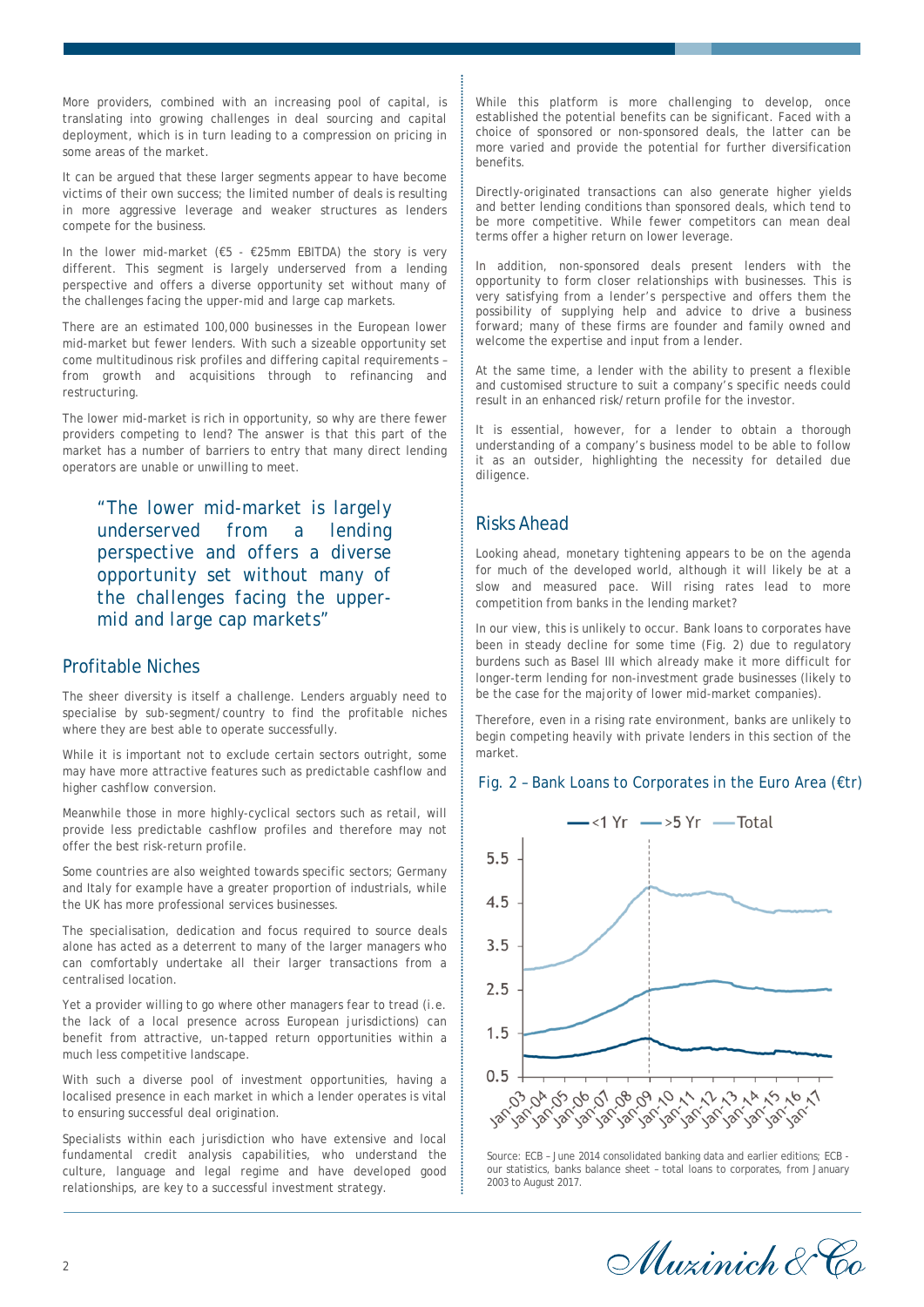Instead we expect to see an increasing amount of banks acting as deal introducers and partnering on financing. For example, banks and funds are partnering on unitranche transactions and these are becoming increasingly popular as collaborative and cost-efficient methods of financing.

There are also organisations such as the British Business Bank which work with investors to provide funding. These organisations are likely to continue to remain supportive of lenders to the lower end of the SME market.

*"If prices converged with the liquid markets, there would be no point for investors to participate; hurdle rates have acted as a floor to prices falling any further"*

Although pricing pressures have been experienced in some sectors of the market, we believe the bottom has been reached and we do not anticipate any further downward trends in pricing.

Direct lending is an illiquid market for which investors are compensated with an illiquidity premium.

If prices converged with the liquid markets, there would be no point for investors to participate; hurdle rates have acted as a floor to prices falling any further.

In addition, with the increasing number of market participants comes growing concern that the amount of so-called 'dry powder' (capital raised but not deployed) is rising.

Yet, as Fig. 3 shows, dry powder in the direct lending sphere has actually stabilised. This is in sharp contrast to the private equity market where numbers are still rising (Fig. 4).



#### Fig. 3 – Private Debt Fundraising over Time (\$bn)

Source: 2017 Prequin Global Private Debt Report

## Fig. 4 – Europe Focused Dry Powder (\$bn))



Source: 2017 Prequin Global Private Debt Report

## *"The European direct lending opportunity set is diverse enough to support a range of lenders with different offerings"*

Then there is the fear of a growing number of covenant-lite deals and weaker structures emerging in the market place, which increases risks for lenders in the event of a default.

While these are becoming a bigger feature of liquid markets, they are far less common in direct lending (although there are some) and at the lower end of the mid-market there are even fewer.

Nevertheless, we believe it remains important to avoid the riskier (covenant-lite) deals. The European direct lending market has yet to experience a full credit cycle and, as the cycle turns, defaults in the riskier credits are likely to increase because recoveries are weaker.

Ensuring a focus on conservative structuring with maintenance covenants should provide insulation from default risk.

#### Higher Risk/Rewards

Despite the challenges experienced by some segments of the market, direct lending appears to be here to stay. In the US it is a well-entrenched part of the lending landscape and we believe that pattern will be repeated in Europe, although at a different pace in each jurisdiction.

While we could witness periods of supply/demand imbalances and challenges in the near term – such as the recent pressures on pricing – over time we believe the market should reach an equilibrium.

In our view, the European direct lending opportunity set is diverse enough to support a range of lenders with different offerings. But, as the number of participants grows, it is important for a lender to be able to distinguish themselves from their peers and identify that profitable niche in which to operate.

In our view, specialisation is the key to a successful lending model, which in turn offers clients the best return on their investment.